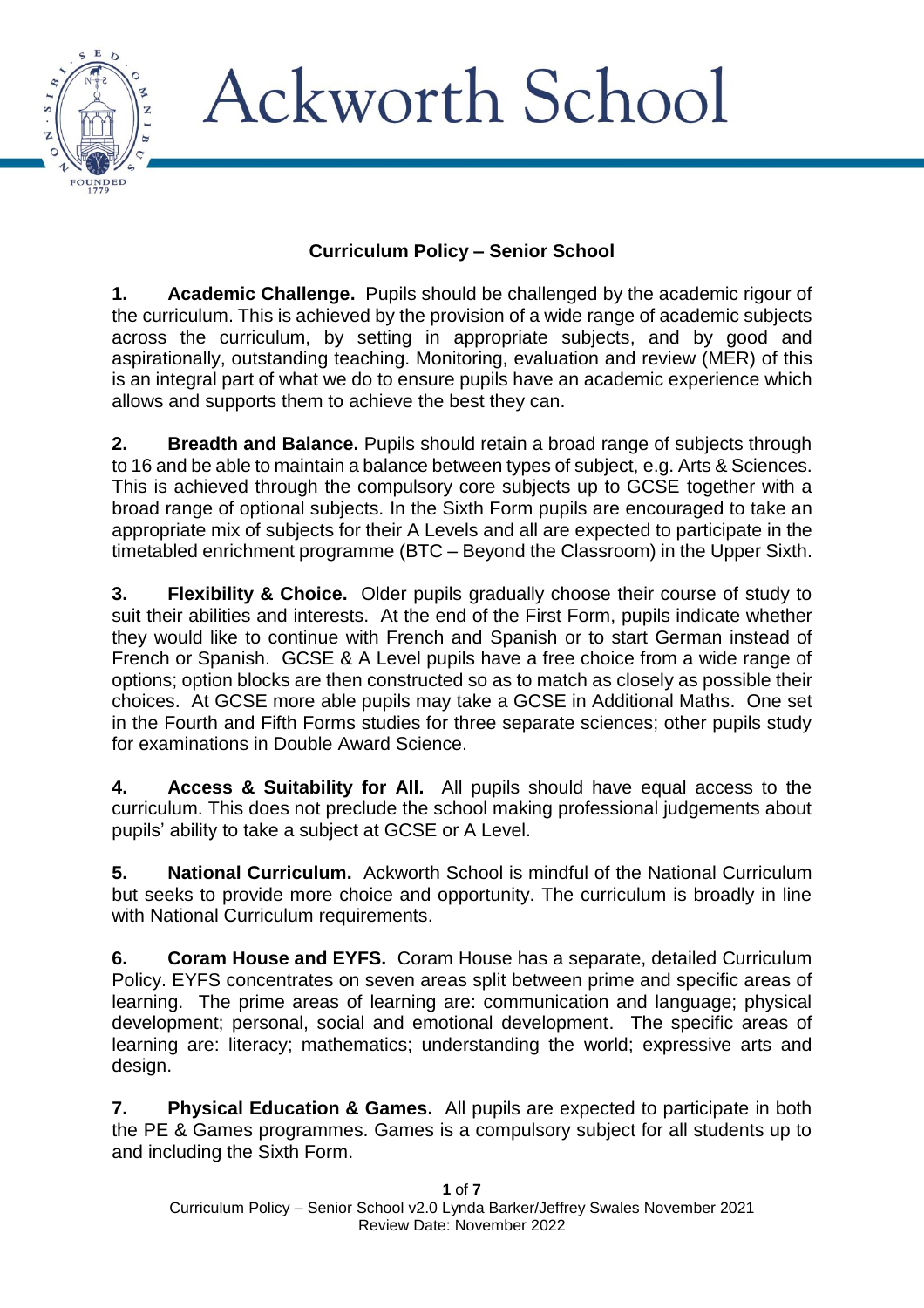

**8. PSHE.** Is a discrete subject where pupils have one lesson per week throughout  $1<sup>st</sup> - 5<sup>th</sup>$  form. This includes the new Relationships and Sex Education (RSE) which is statutory from Summer 2021 following a change to government guidance. Themes are also developed in a variety of ways, including Morning Readings, guidance from Advices and Queries, Active Tutorial Form work, additional presentations by outside speakers, and Sixth Form Special Lectures. PSHE covers the following in appropriate year groups, including the Sixth Form: relationships and sex education with reference to the new 2020 statutory guidance relating to this area; drugs awareness; substance abuse; democracy, the rule of law, individual liberty, mutual respect and tolerance (referred to as "British values"); healthy lifestyle including physical,mental,social well being and health; citizenship; curricular and vocational choices; online safety; stress and depression; study skills; personal organisation; preparation for Higher Education; personal safety; driving safety. We aim to prepare all pupils for the opportunities, responsibilities, and experiences of adult life.

Full details of the RSE programme as part of PSHE can be found in the appendix of our RSE policy.

**9. Careers Provision.** All pupils receive appropriate Careers Guidance, under the auspices of the Head of Careers. There is a curriculum evening each year for Third Form pupils to help them to decide on options choices for GCSE. These will be virtual during the period of the pandemic. All pupils receive a Careers interview in the Fourth, Fifth, Lower and Upper Sixth Forms, in order to help them to decide on suitable routes towards higher education. These are being done through Teams and will continue to be delivered online during the pandemic. Pupils may opt to take part in the Morrisby Testing Service. All pupils in the Fifth Form undertake work experience, towards the end of the summer term. Work experience will not be possible during the current pandemic. Pupils in the Sixth Form receive guidance about entry to university and further education.

**10. Entrance Policy.** Entrance (except for the 6th Form) is by examination in Maths, English and Non-Verbal Reasoning (NVR). Entry in the 6th Form is dependent on GCSE (or other international equivalent) results. The minimum requirement is five GCSE passes at Level 4 or above, including at least a Level 5 in the subjects to be studied to A Level.

#### **11. Curriculum (See Summary Table of number of timetable periods allocated per subject in each year).**

Heads of Departments (HoDs) monitor the way their subject is taught in their departments and ensure that appropriate teaching strategies are used and teaching and learning resources are managed effectively. HoDs are responsible for ensuring that work is differentiated to meet the needs of pupils appropriately. This includes work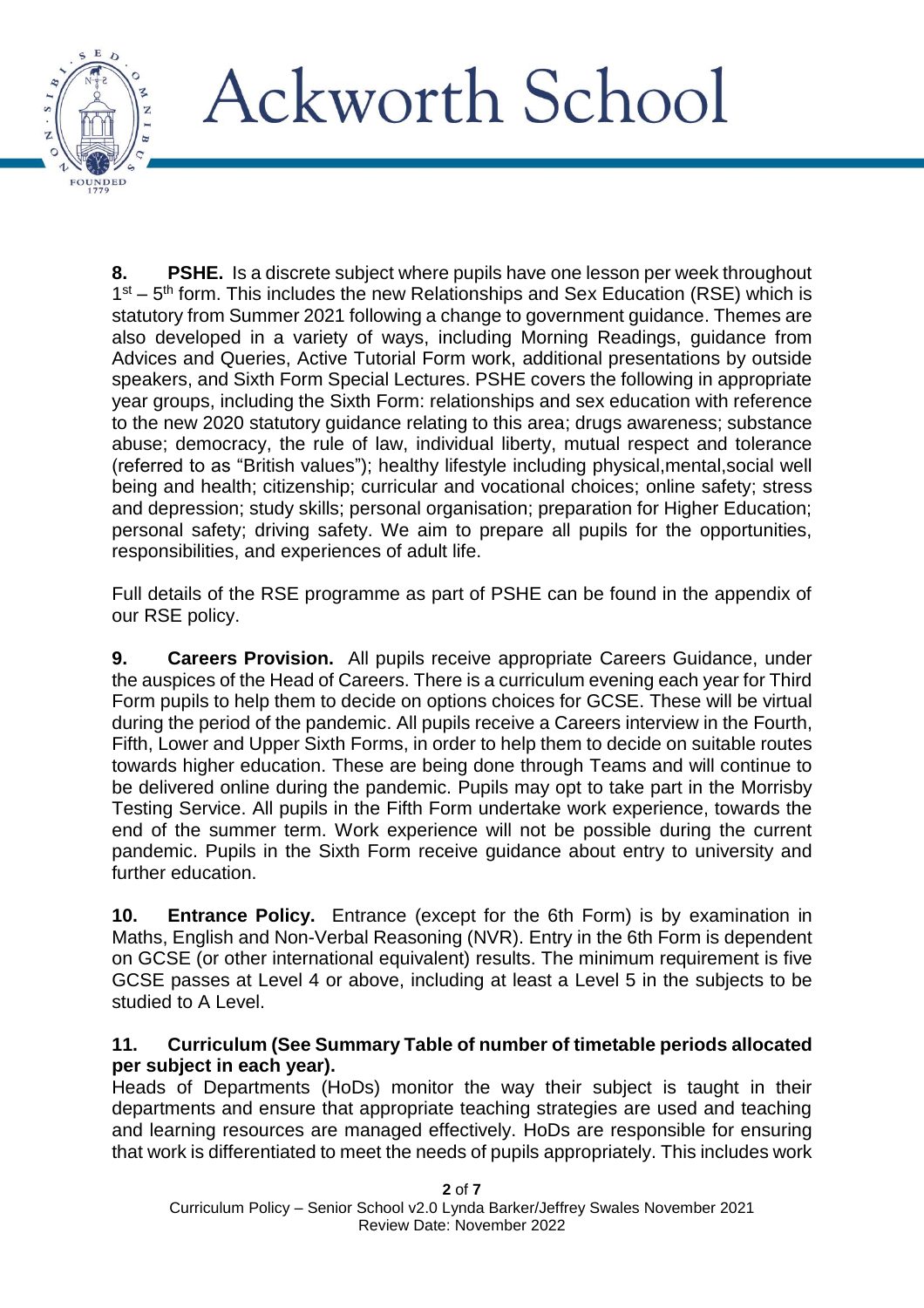

which is differentiated to meet the needs of SEND pupils and work which should stretch and challenge all pupils to fulfil their potential academically. HoDs choose the most suitable specifications for delivery of the curriculum and are responsible for ensuring that schemes of work are produced which indicate what topics are to be taught each term and to which pupils. Schemes of work are reviewed on an annual basis. An overview of each department's provision is included in the First – Third Form Curriculum Booklet, which is issued to parents. HoDs submit details of GCSE and A Level Courses for inclusion in the annual GCSE Courses Guide and A Level Courses Guide.

The curriculum is so designed to provide for all pupils to acquire speaking, listening, literacy and numeracy skills. All pupils have the opportunity to learn and make progress, gaining skills across the curriculum.

First Year Pupils study a broad range of compulsory subjects, taught in mixed ability groups. Second Year Pupils take the same range of subjects as in the First Year, taught in mixed ability groups, except that Spanish becomes an option instead of French and that Maths is setted by ability. Third Year Pupils follow the same curriculum pattern as in the Second Year. Fourth/Fifth Years – the majority of pupils follow a core of 6 subjects: English, English Literature, Mathematics, and either separate sciences (Biology, Chemistry and Physics) or Double Award Science. Pupils choose four options from: Art, Design Technology, Food and Nutrition French, Geography, History, Music, Physical Education, Religious Studies, and Spanish. Pupils are given a free choice initially and option blocks are constructed to reflect pupil demand. Sixth Form – all pupils are expected to take three A Levels/CTECHs. It is usually possible to study Further Maths as a fourth A Level. CTECH Sport has been introduced from September 2020; other subjects are looking to offer similar courses in the future, September 2022 onwards.

**12. Setting.** We aim to achieve a balance between setting, in subjects where it is most beneficial, teaching in form groups and (at GCSE & A Level) in option groups. Setting allows pupils of similar abilities to be taught together enabling them to move at an appropriate pace. Teaching in form groups allows pupils to be part of a consistent social group, helping them to gain confidence. Pupils of differing abilities learn from and help each other. Teaching in option groups enables a wider range of pupil choice than would be possible if setting were more widely employed. Setting is used as follows:

2nd Year: Maths, Languages. 3rd Year: Maths, Languages. 4th Year: English, Maths, Science. 5th Year: English, Maths, Science.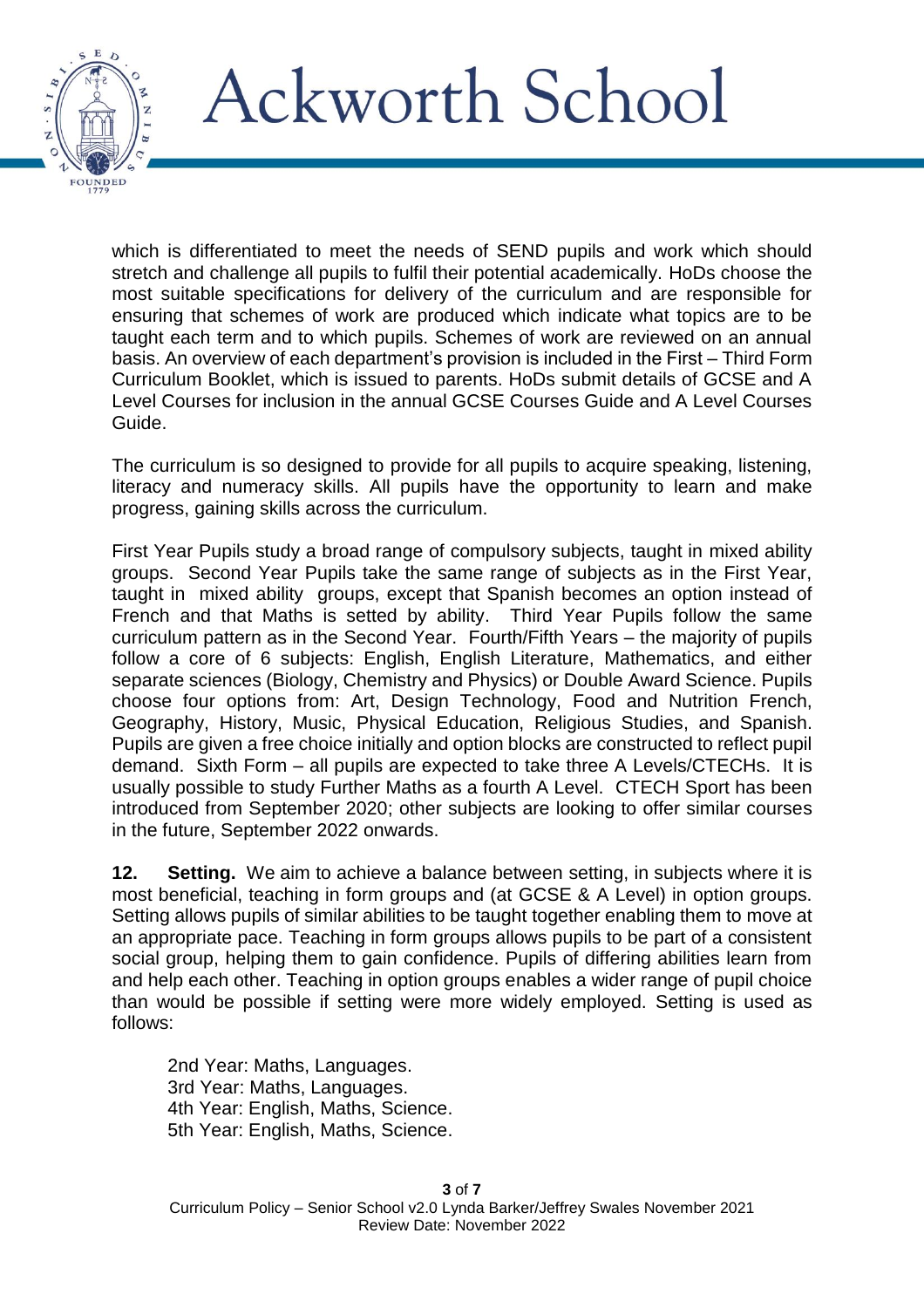

Pupils are placed into sets by Heads of Department as a result of their performance in internal examinations and advice from classroom teachers.

**13. Prep (Homework).** Prep is an integral part of pupils' learning in all subjects and at all levels. It allows pupils to consolidate and practise what they have learned, and provides time for extension work and for independent learning. Considerable effort is given to appropriate setting and marking of prep and high standards are expected from pupils.

The Deputy Head (Academic) produces a Prep Timetable for each class in Years 1 to 4, setting out the days on which Prep should be set in each subject. This timetable is distributed and explained to pupils by their Tutors at the start of the academic year. It is also posted on the Parent Portal. In the Sixth Form it is expected that departments will set L6th pupils up to four hours Prep per week and in the U6th up to five hours.

See also the Assessment/Marking/Reporting Policy 2020.

**14. Pupils with Special Educational Needs.** Once they have been admitted to the School, all pupils have a right to equal access to the curriculum. Not all pupils have the academic ability to pursue all subjects to GCSE or A Level; however, we aim to ensure that a learning disability does not prevent a pupil from achieving his or her academic potential in a particular subject. Pupils' needs are individually assessed in the light of information supplied by their primary school, parents and in the light of examination results and teachers' observations.

Additional support can include extra lessons taught by SEN staff, extra time for examinations, and (in exceptional cases) pupils entering fewer examinations. If pupils have an Education Health Care Plan, the provision will endeavour to meet such needs as are stated. Pupils who have identified needs will have an Individual Education Plan (IEP) which will be reviewed with parents and shared with teachers to ensure we have strategies In place to help remove and reduce barriers to learning and progress.

Where appropriate pupils who struggle to meet the demands of GCSE English can be offered functional skills assessed at level 1 or 2. Pupils who are admitted to the Autism Resource will follow a curriculum which is designed specifically for them; this will include where possible lessons in mainstream as well as discrete provision in the Autism Resource.

**15. Gifted & Talented Pupils.** As a Quaker School, we look for and nurture the individual Gifts and Talents of every child. Setting in some key subjects provides a basic framework allowing more able pupils to work at a faster pace and tackle more challenging material. In addition, the Fothergill Society offers all pupils (who are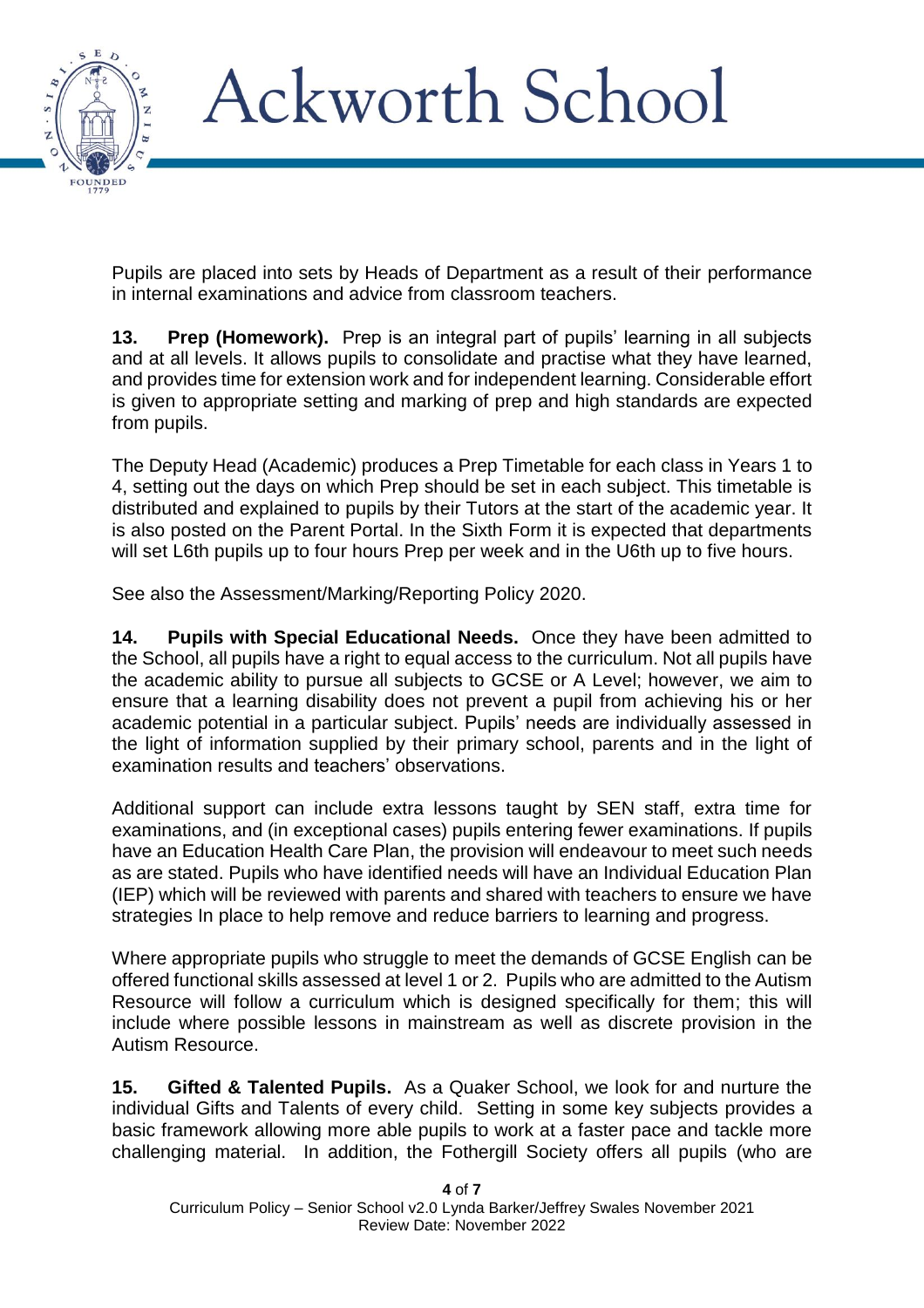

interested) an opportunity to broaden education further. We work to ensure that every child has the right opportunities to achieve the best they can.

**16. Pre A-Level Course**: The curriculum is designed to build the four skills (Reading, Writing, Listening, Speaking

A year's study is offered before A Levels. Pupils follow a range of subjects preliminary to progressing to A Level study, including EAL, Mathematics, Science, Business Studies, and Design Technology.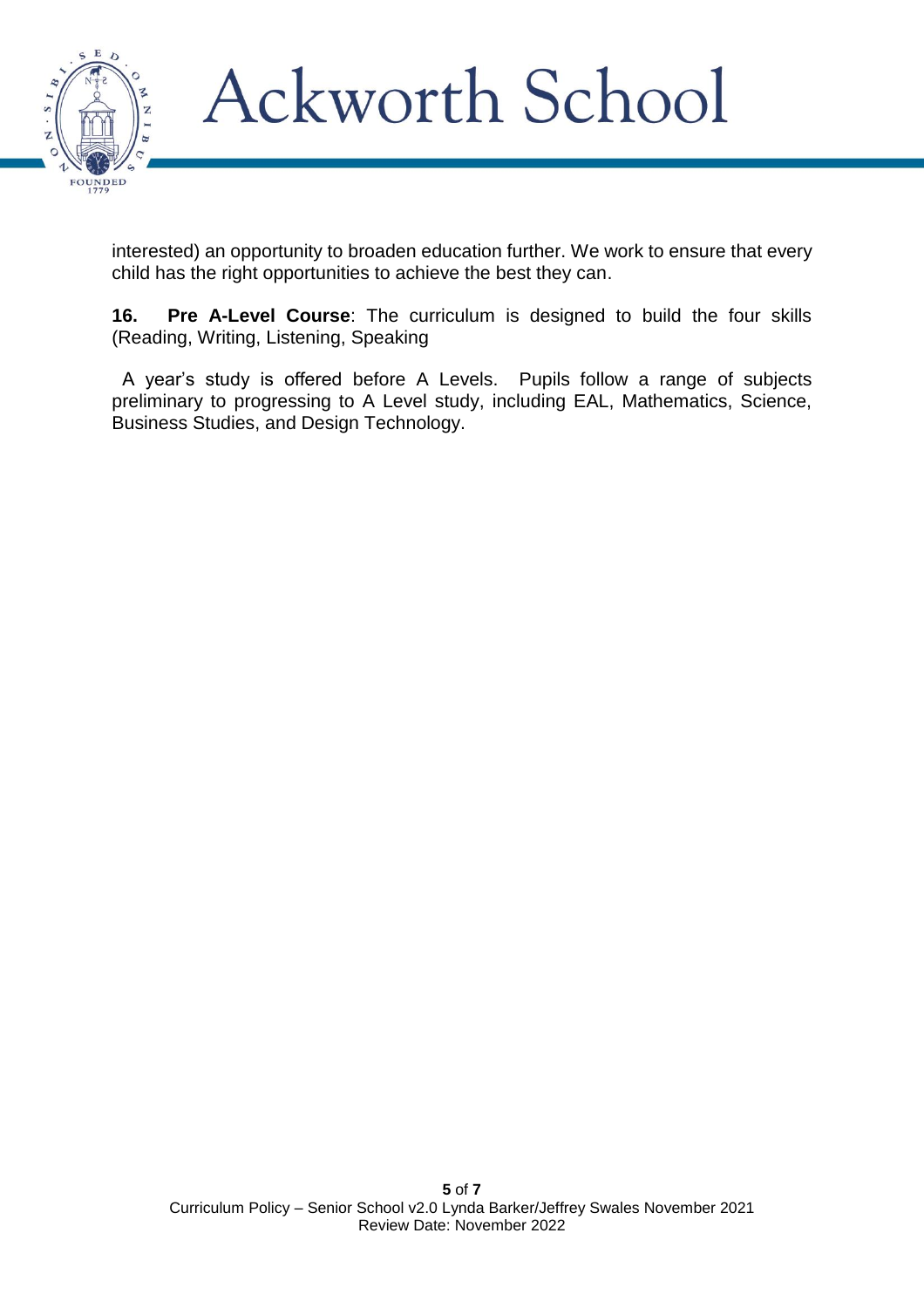

#### **Summary Table of Allocated Periods – Senior School**

|                          | 1st<br><b>Form</b>       | 2nd<br>Form    | 3rd<br><b>Form</b> | 4th/5th<br><b>Forms</b>  | Adv<br><b>Found</b> | L6th<br><b>Forms</b> | U <sub>6</sub><br><b>Forms</b> |
|--------------------------|--------------------------|----------------|--------------------|--------------------------|---------------------|----------------------|--------------------------------|
| Art                      | $\overline{2}$           | $\overline{2}$ | $\overline{2}$     |                          |                     |                      |                                |
| Beyond the Classroom     |                          |                |                    |                          |                     |                      | 1                              |
| <b>Biology</b>           | $\overline{2}$           | $\overline{2}$ | $\overline{2}$     | 3                        | 4                   |                      |                                |
| <b>Business Studies</b>  |                          |                |                    |                          | $\overline{4}$      |                      |                                |
| Chemistry                | $\overline{2}$           | $\overline{2}$ | $\overline{2}$     | 3                        | $\overline{4}$      |                      |                                |
| Drama                    | 1                        | $\mathbf 1$    | 1                  |                          |                     |                      |                                |
| English [/EAL]           | $\overline{\mathcal{A}}$ | $\overline{4}$ | $\overline{4}$     | 5                        | 5                   |                      |                                |
| French                   | $\overline{2}$           |                |                    |                          |                     |                      |                                |
| Games                    | $\overline{2}$           | $\overline{2}$ | $\overline{2}$     | 2/3                      | $\overline{2}$      | $\overline{2}$       | $\overline{2}$                 |
| Geography                | $\overline{3}$           | $\overline{2}$ | $\overline{2}$     |                          |                     |                      |                                |
| German                   | $\overline{2}$           |                |                    |                          |                     |                      |                                |
| <b>History</b>           | $\overline{3}$           | $\overline{2}$ | $\overline{2}$     |                          |                     |                      |                                |
| <b>ICT</b>               | 1                        | $\mathbf 1$    | 1                  |                          |                     |                      |                                |
| Languages (Fr, Ger, Sp)  |                          | 6              | 6                  |                          |                     |                      |                                |
| Learning to Learn        | 1                        |                |                    |                          |                     |                      |                                |
| <b>Mathematics</b>       | 5                        | $\overline{5}$ | 5                  | 5                        | 5                   |                      |                                |
| Music                    | $\overline{2}$           | $\overline{2}$ | $\overline{2}$     |                          |                     |                      |                                |
| Option 1                 |                          |                |                    | $\overline{4}$           |                     | $9\,$                | 8                              |
| Option 2                 |                          |                |                    | $\overline{\mathcal{A}}$ |                     | $9\,$                | 8                              |
| Option $3$               |                          |                |                    | 4                        |                     | $\overline{9}$       | 8                              |
| Option 4                 |                          |                |                    | $\overline{4}$           |                     |                      |                                |
| <b>PSHE</b>              | 1                        | $\mathbf{1}$   | 1                  | 1                        |                     |                      |                                |
| PE                       | $\overline{2}$           | $\overline{2}$ | $\overline{2}$     | 2/1                      |                     |                      |                                |
| Physics                  | $\overline{2}$           | $\overline{2}$ | $\overline{2}$     | 3                        | $\overline{4}$      |                      |                                |
| <b>Religious Studies</b> | $\overline{2}$           | $\overline{2}$ | $\overline{2}$     |                          |                     |                      |                                |
| Technology (DT/Food)     | $\overline{12}$          | $\overline{2}$ | $\overline{2}$     |                          | $\overline{4}$      |                      |                                |
|                          | 40                       | 40             | 40                 | 40                       | $\overline{32}$     | 29                   | 27                             |

PSHE including RSE is taught in first form for half the year in time allocated to History and for the other half of the year in time allocated to Geography. This means the pupils have three lessons of Geography for one and a half terms and three lessons of History for one and a half terms. Pupils are also taught elements of PSHE including RSE in Active Tutorial Time twice a week allowing for additional discussion and development.

Options available at GCSE Level: Art, Design Technology, Drama, Food Technology, French, Geography, German, History, Music, Physical Education, Religious Studies, Spanish.